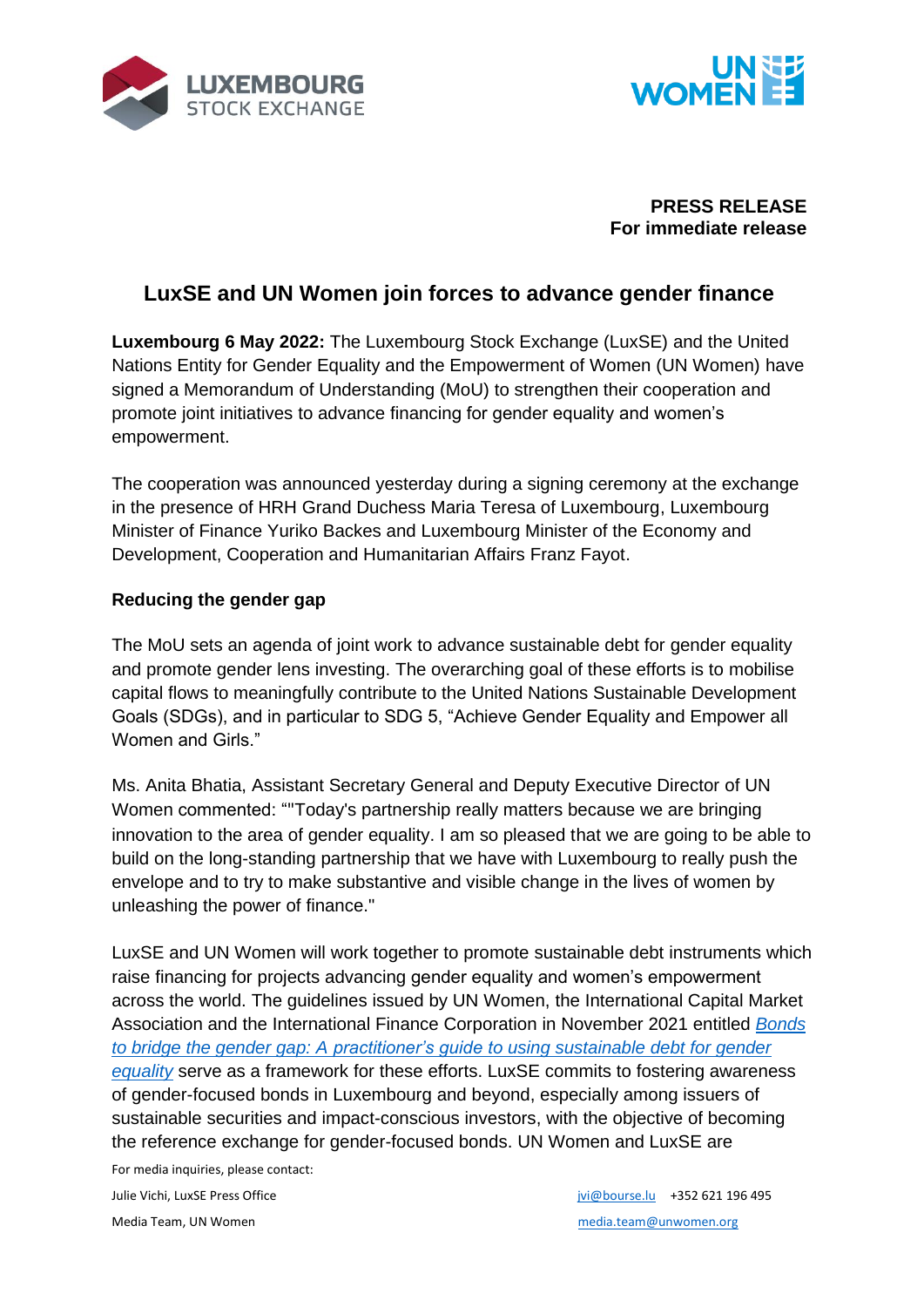



committed to making this collaboration a turning point in the way gender equality and women's empowerment is financed globally.

The CEO of LuxSE, Ms. Julie Becker stated: "By entering this MoU with UN Women, we commit to contributing to gender equality and women's empowerment by better linking finance and gender. In many parts of the world, women are still excluded from economic activities and financial services. If we want to reduce the gender gap in the global economy, we need to make sure women have access to education, opportunities and financing. This is why gender finance and gender lens investing are so important."

### **Highlighting gender-focused bonds**

LuxSE is home to the Luxembourg Green Exchange (LGX), the world's leading platform for sustainable securities encompassing more than 1,300 green, social, sustainability and sustainability-linked bonds, raising a total of EUR 693 billion for specific green and social projects and sustainable development across the world.

As part of its new commitments to linking gender and finance, LuxSE is now flagging sustainable debt instruments displayed on the Luxembourg Green Exchange which raise financing for projects advancing gender equality and women's empowerment. By highlighting securities that allocate all or a portion of their financing to concrete projects and strategies that contribute to gender equality objectives, LuxSE makes it easier for investors to identify gender-focused bonds.

Gender-focused bonds are social, sustainability or sustainability-linked bonds which allocate all or part of their proceeds or set clear KPIs related to advancing gender equality in their issuer documentation and carry post-issuance reporting attesting to the issuer's concrete actions.

In addition to flagging gender-focused bonds on LGX, as part of the collaboration with UN Women, LuxSE will also leverage the LGX Academy to specifically promote and raise awareness of gender finance, coordinate work with relevant institutions in Luxembourg to better link finance and gender as well as promote superior gender equality practices within the exchange itself.

To learn more about gender-focused bonds on LGX, visit: <https://www.bourse.lu/gender-focused-bonds>

- Ends -

For media inquiries, please contact: Julie Vichi, LuxSE Press Office *in the state of the state in the state in the state in the state in the state in the state in the state in the state in the state in the state in the state in the state in the state in the* Media Team, UN Women [media.team@unwomen.org](mailto:media.team@unwomen.org) media.team@unwomen.org